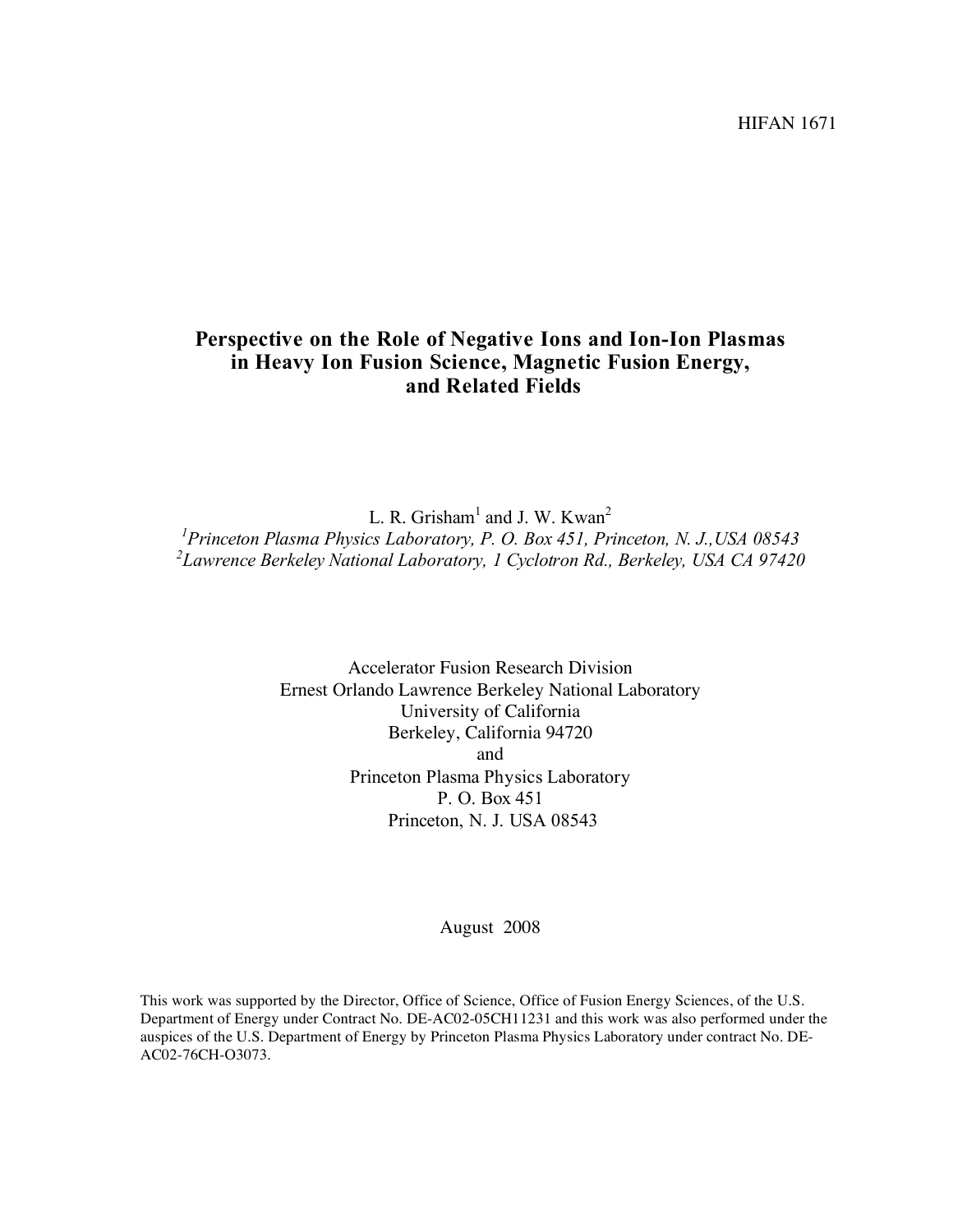# **Perspective on the Role of Negative Ions and Ion-Ion Plasmas in Heavy Ion Fusion Science, Magnetic Fusion Energy, and Related Fields**

L. R. Grisham<sup>1</sup> and J. W. Kwan<sup>2</sup>

*1 Princeton Plasma Physics Laboratory, P. O. Box 451, Princeton, N. J.,USA 08543 2 Lawrence Berkeley National Laboratory, 1 Cyclotron Rd., Berkeley, USA CA 97420* 

Some years ago it was suggested that halogen negative ions **[1]** could offer a feasible alternative path to positive ions as a heavy ion fusion driver beam which would not suffer degradation due to electron accumulation in the accelerator and beam transport system, and which could be converted to a neutral beam by photodetachment near the chamber entrance if desired. Since then, experiments have demonstrated that negative halogen beams can be extracted and accelerated away from the gas plume near the source with a surviving current density close to what could be achieved with a positive ion of similar mass, and with comparable optical quality. In demonstrating the feasibility of halogen negative ions as heavy ion driver beams, ion – ion plasmas, an interesting and somewhat novel state of matter, were produced. These plasmas, produced near the extractor plane of the sources, appear, based upon many lines of experimental evidence, to consist of almost equal densities of positive and negative chlorine ions, with only a small component of free electrons. Serendipitously, the need to extract beams from this plasma for driver development provides a unique diagnostic tool to investigate the plasma, since each component – positive ions, negative ions, and electrons -- can be extracted and measured separately. We discuss the relevance of these observations to understanding negative ion beam extraction from electronegative plasmas such as halogens, or the more familiar hydrogen of magnetic fusion ion sources. We suggest a concept which might improve negative hydrogen extraction by the addition of a halogen. The possibility and challenges of producing ion—ion plasmas with thin targets of halogens or, perhaps, salt, is briefly addressed.

## **1. Introduction**

Some years ago [1] it was suggested that halogens, with their very large electron affinities, might allow the production of beams of high enough current density to make negative ions feasible as a driver for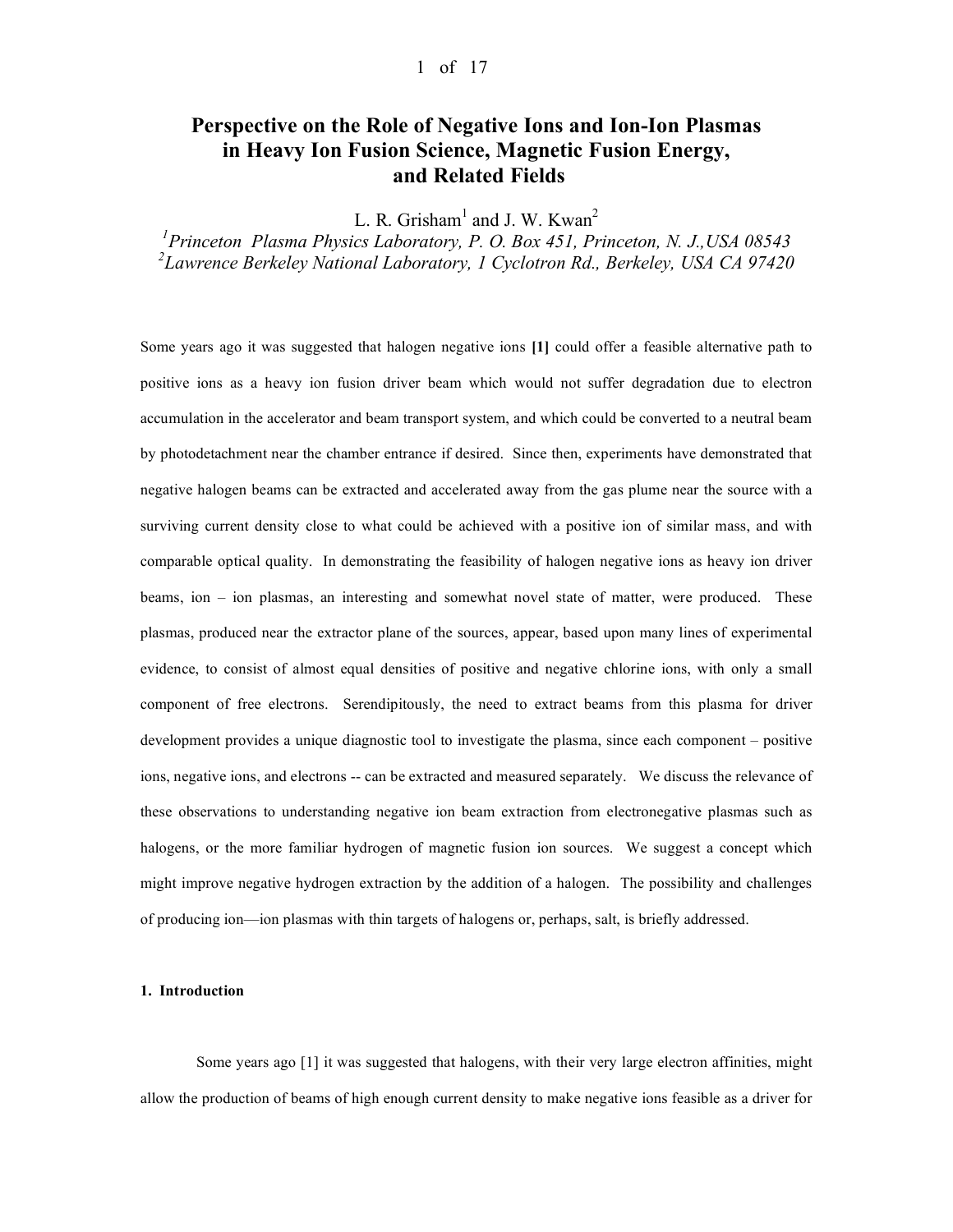heavy ion fusion. Negative ions would have the advantage that, unlike positive ions, they would not accumulate electrons that might cause emittance growth, and they presented the appealing option of being suitable for energy-efficient photodetachment [2] to neutrals, which would result in lower average beam self-perveance during propagation across a fusion target chamber, even with subsequent reionization by target-emitted x-rays and collisions with flibe vapor. These advantages were, however, only worth pursuing if negative heavy ion beams of roughly comparable quality to corresponding positive ion beams could be easily produced.

All of the stable halogens have quite similar electron affinities, ranging from 3.06 eV to 3.62 eV, and they all, in the vapor phase, form diatomic molecules, rendering any of them suitable as a representative test case. We chose chlorine because, unlike iodine or bromine, it is a gas at ambient temperature, and because it is easier to handle than fluorine. Two sets of experiments with chlorine using different RF ion sources and different test facilities were subsequently carried out over the next several years through collaborations Princeton Plasma Physics Laboratory with Lawrence Berkeley National Laboratory and with Lawrence Livermore National Laboratory.

These experiments, which we have discussed in earlier papers [3], found that chorine, and by implication, the other stable halogens, was well-suited to producing beams at current densities, emittances, and survivability against charge-changing collisions in gas, that were quite similar to what could be obtained with positive ions of similar mass and electron number. The experiments at Berkeley [4] were able to extract and transmit Cl through the ion source gas effluent at a current density at the analyzer which was 79% of the combined  $Cl<sup>+</sup>$  and  $Cl<sub>2</sub><sup>+</sup>$  reaching the same analyzer. The Cl was 99.5% atomic, while only 82% of the positive chlorine current was atomic ions. Under these optimum conditions, the co-extracted electrons were only 7 times the Cl current, much less than the ratio of 240 based on the velocity difference which would be expected if there were equal numbers of electrons and Cl ions near the extraction plane and at the same temperature (in fact, the electrons were likely hotter than the ions, which would have made the mobility ratio even greater than 240). Subsequent experiments at Livermore [5] obtained Cl<sup>-</sup> current densities at the Faraday cup that were  $85 - 90\%$  of the positive ion current at the same operating conditions,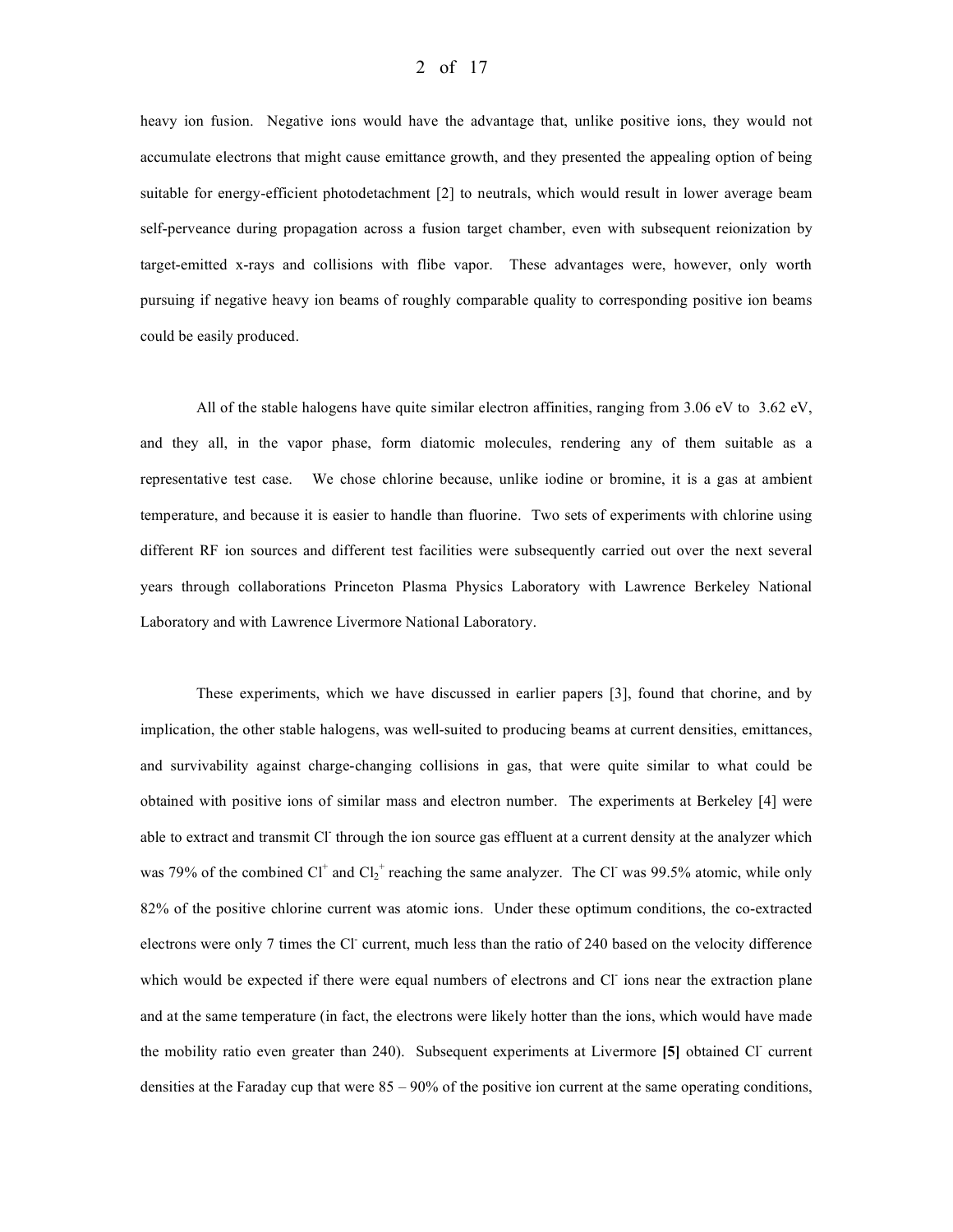and again, very low e/Cl ratios of just  $6 - 7$ . With the same discharge RF drive power, nearly the same pressure, and the same source, beam extractor, and diagnostic devices, the Livermore experiments found that the Cl current density was 76% of the  $Ar^+$  current density which could be extracted from an argon discharge, which would be a conventional ion – electron plasma, and is typical of the sorts of ions which have been considered as candidates for heavy ion fusion driver beams.

Emittance measurements on the beams in the Livermore experiments found an effective transverse beam temperature of 0.3 eV for the Cl<sup>+</sup>, the Cl<sup>+</sup> + Cl<sub>2</sub><sup>+</sup>, and the Ar<sup>+</sup> beams. However, it was surmised that, since, for all three beams, the normalized emittance increased with beam perveance, the beam extraction optics was probably contributing to the apparent beam temperature. Thus, 0.3 eV was taken to be an upper limit on the ion temperature in the extraction plane of the source plasma, and it was not possible to determine which of the beams started out colder.

The overall outcome of the experiments at Berkeley and at Livermore was to demonstrate that the halogens are entirely suitable for producing negative ion beams with current densities and emittances similar to those of similar mass positive ions, and with a low enough co-extracted electron component to allow easy dumping at low energy in the beam extraction and pre-acceleration stage. Thus, the initial goal of these experiments, to show the feasibility of negative halogen beams as heavy ion drivers for inertial confinement fusion, was achieved. However, in considering the results obtained in these experiments, it has become apparent that the plasma state achieved in the extractor region of the ion sources may be of as much or more interest as the beam results themselves.

#### **2. Ion – Ion Plasmas**

Both the Berkeley and the Livermore experiments used a type of ion source which has been called, in the magnetic fusion energy community, a tandem ion source. This type of source has been used extensively for more than 2 decades to produce H and D as precursors of high energy neutral beams to inject into tokamaks and stellarators, and at the front end of high energy accelerators such as the Spallation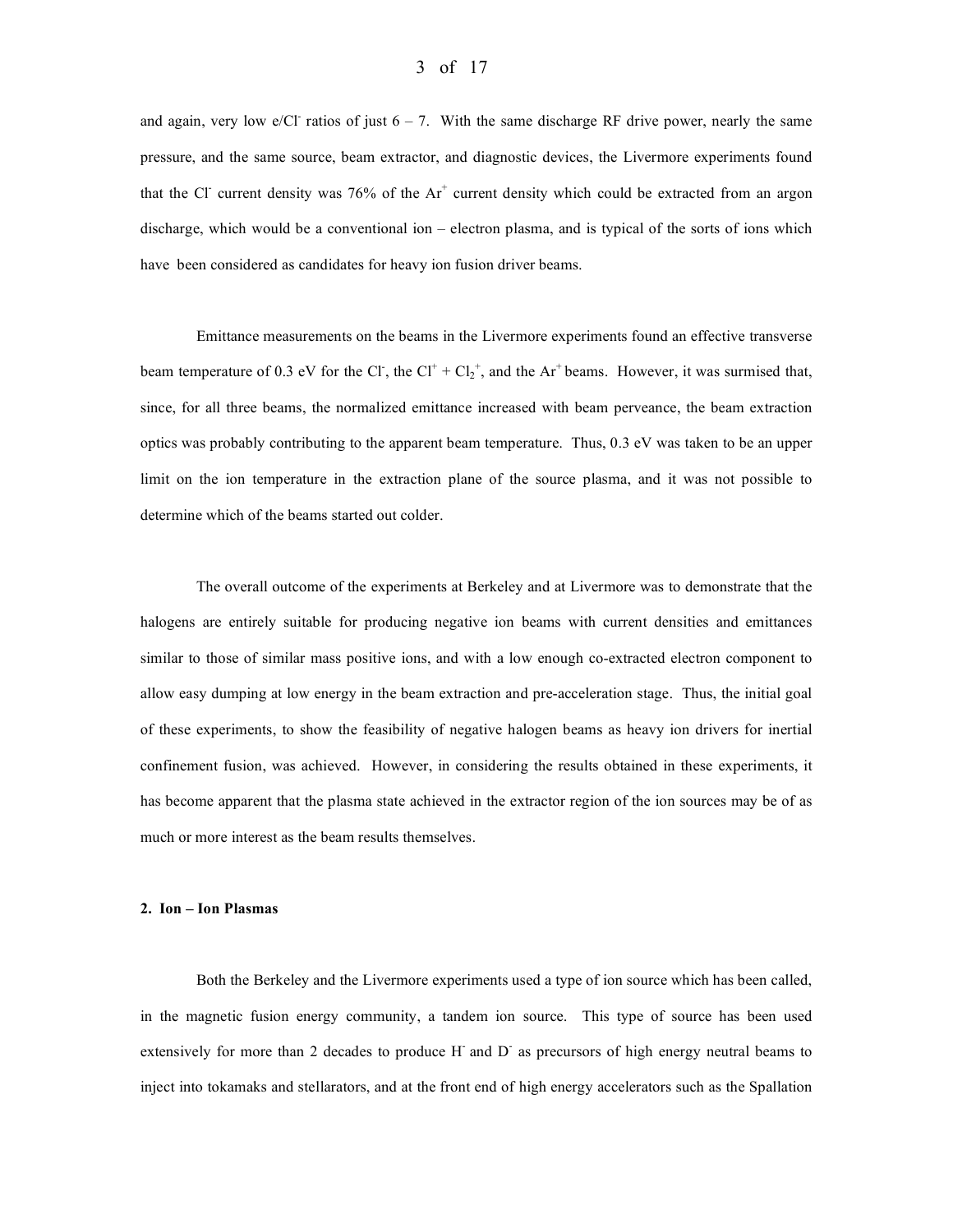Neutron Source at Oak Ridge. Most of the source volume is taken up by the driver plasma, where either cathode filaments or an RF antenna produce primary electrons to ionize gas. A magnetic filter, produced by external magnets, internal magnets, or a large current flowing along the plasma grid from which the beam is extracted, typically separates the driver plasma from the extractor plasma. The purpose of the magnetic filter has traditionally been viewed as keeping the high energy primary electrons out of the extractor plasma region, where they would have a large cross section for destroying negative ions. Figure 1 shows a particular version of a tandem ion source used in the Livermore chlorine experiments. Although there are many different versions of this genre of source, most of which do not use internal magnets to produce the filter, they all have in common a driver plasma at the rear of the source, and a (usually shorter) region of plasma between the magnetic filter and the extraction electrode.

Although ion-ion plasmas have been the subject of a few studies in the past, they were generally either transient shells occurring on the outside of afterglow plasmas after the driving power was terminated [6], or in the few studies of equilibrium plasmas, beams were not extracted [7]. Because the initial motivation for the chlorine discharge experiments conducted at Berkeley and Livermore was to demonstrate the suitability of halogens as negative ion driver beams for inertial confinement fusion, they were designed to extract and accelerate ion beams.

By changing the polarity of the extractor/accelerator power supply connections, we could either extract a beam of positive ions or a beam comprised of negative ions and electrons. The addition of a dipole magnetic field allowed the separate measurement of the negative ions and the electrons. Thus, somewhat serendipitously, measuring the parameters of the extracted beams provides a novel diagnostic for inferring some of the characteristics of the conditions in the extractor plasma near the extraction sheath. Measuring the extracted negative ion and electron currents yields a qualitative measure of the relative prevalence of electrons compared to ions in the plasma (qualitative rather than quantitative because the electrons are much lighter and therefore much more mobile than the ions, and they are usually hotter, which enhances their mobility). Measuring the normalized emittance of the ion beam gives an upper limit on the ion temperature in the extractor plasma. Changing the power supply connections so as to extract a positive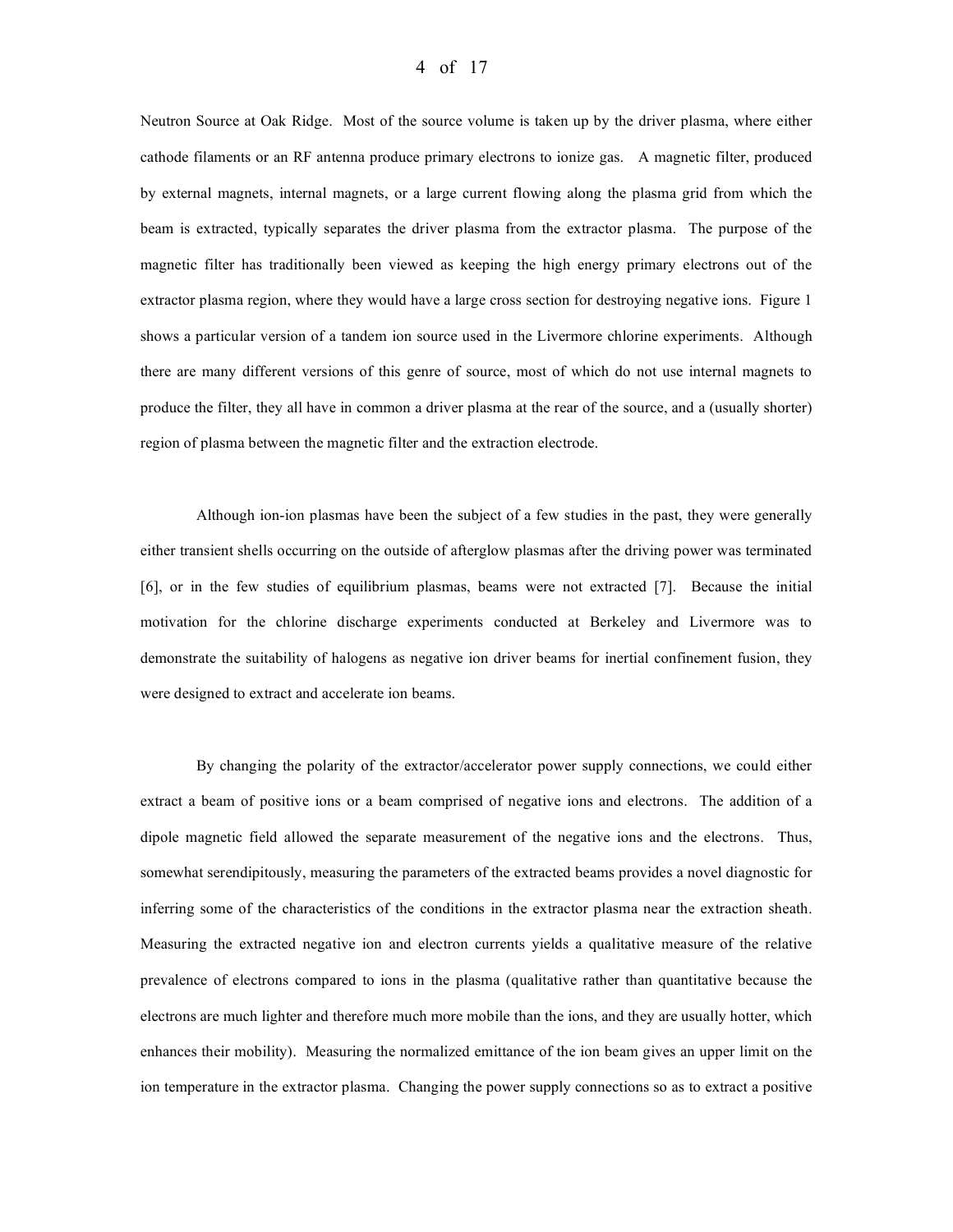ion beam, and then operating the source at the same discharge parameters (driver power and gas pressure) as were used for extraction of a negative beam, allows comparison of the relative quantities of positive and negative ions in the extractor plasma under any given set of operating conditions. Applying a momentum analyzer to the positive and negative ion beams allows the fractions of atomic and molecular ions to be assessed.

Thus, analysis of the extracted beams has emerged as a useful diagnostic of the plasma in the extractor region. An intriguing possibility is that, with further study, and with the addition of other diagnostics (such as Langmuir probes and perhaps a laser to photodetach negative ions) within the extractor plasma, it might be possible, by comparing pre-sheath densities before extraction to post-sheath densities in the beams, to infer some of the properties about sheaths in ion-ion plasmas, a topic which has had little or no experimental exploration, insofar as we are aware. Applying the same combination of insource and beam diagnostics to an argon beam would then allow an experimental determination of how ion-ion sheaths differ from electron-ion sheaths. Such studies, while of fundamental plasma physics interest, might also have implications for commercial applications in plasma processing.

The experiments conducted at Berkeley and Livermore with chlorine beams found five independent lines of evidence [5] supporting the inference that the extractor plasma in these two tandem ion sources was an ion – ion plasma consisting of positive ions, a nearly equal number of negative ions, and relatively few electrons. They also found that the degree to which an ion – ion plasma could be formed depended very strongly upon the electron affinity of the feedstock gas. Thus oxygen, with an electron affinity of 1.46 eV, yielded an O beam with about 25% of the current of the positive oxygen beam, much more than the typical  $H/(H^+ + H_2^+ + H_3^+)$  ratio of 2 - 4 % in an uncesiated volume production tandem hydrogen source, where H<sup>-</sup> is formed through the same reaction pathways as O<sup>-</sup>, but at much lower rates because the electron affinity of hydrogen is only 0.75 eV. Nonetheless, the oxygen discharge did not have the full characteristics of an ion – ion plasma because it contained a lot of electrons, producing an  $e/H$ beam ratio of 300. Chlorine, with an electron affinity of 3.62 eV, yielded a  $Cl/(Cl^+ + Cl_2^+)$  ratio of 90%, and an e/Cl ratio of just 6 to 7, far less than the mobility ratio of 240 to be expected if the electrons and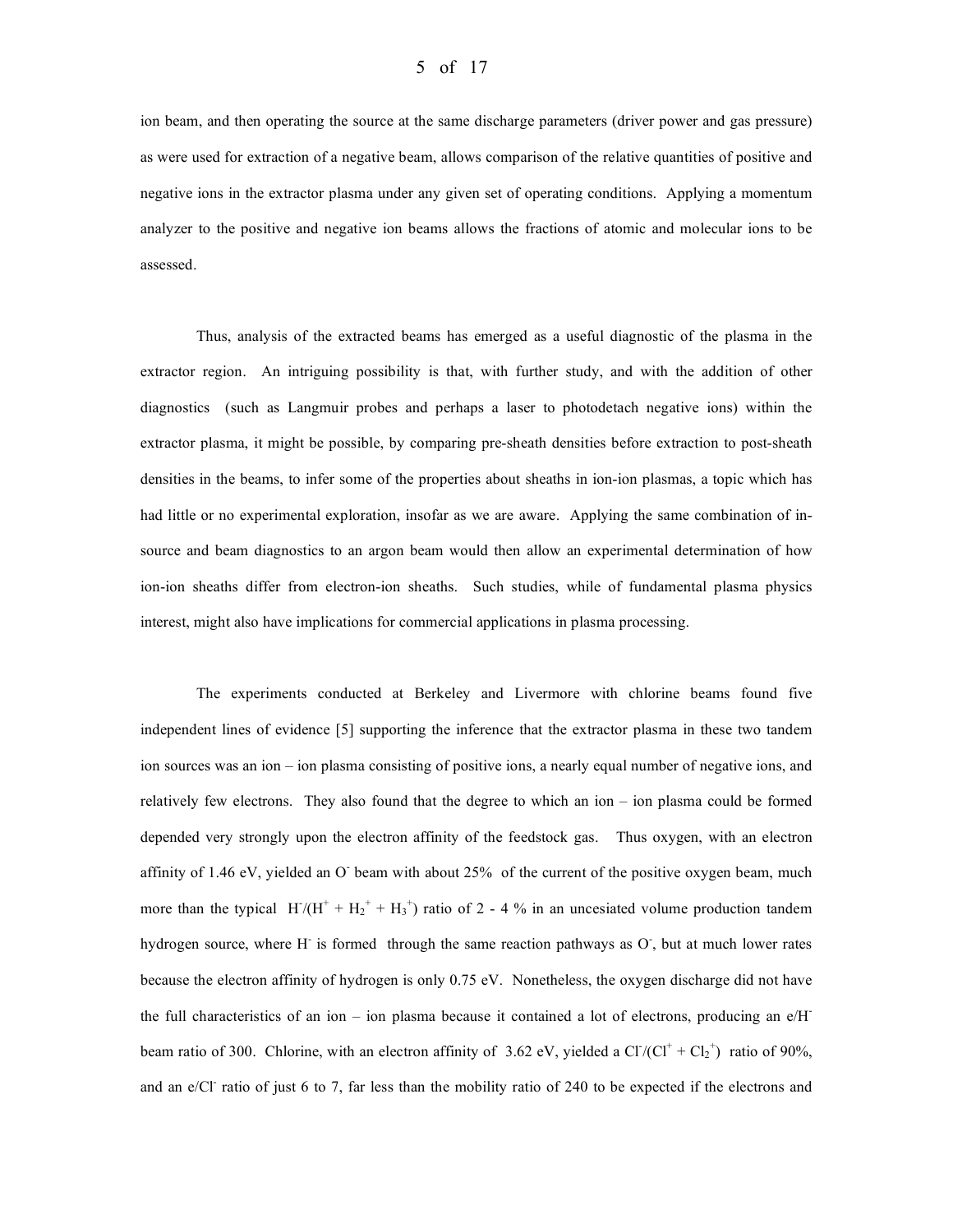negative ions had equal temperatures (the electrons are almost certainly hotter, which would make the expected ratio even greater) and if there were equal numbers of electrons and Cl. Thus, the halogens, with electron affinities ranging from 3.06 eV to 3.62 eV, appear to be by far the most suitable elements for the formation of ion – ion plasmas, and the phenomenon might be largely limited to them.

#### **3. Extraction of Negative Ion Beams**

A long-standing conundrum in the field of H- ion source physics has been why one is able to extract negative ions from the plasma at all. In ordinary plasmas using feedstocks with modest to no electron affinity, the plasma should consist of positive ions, electrons, and a small component of negative ions. Thus the characteristics of the sheath at the edge of the plasma should be determined virtually entirely by the positive ions and the electrons, with the negative ions playing almost no role compared to the much lighter, and therefore much more mobile, electrons. Under such conditions, ambipolar diffusion of the ions and electrons to the walls results in the establishment of a positive potential well in the plasma relative to the wall in order to retard the diffusion of electrons to the wall and enhance the movement of positive ions. This balances the positive and negative fluxes, and allows the plasma to maintain approximate charge neutrality. Under such conditions, the positive potential well should act as a trap for the negative ions, impeding their flow across the pre-sheath and sheath to be extracted as beam.

### *A. Extraction of negative ions from ion – ion plasmas*

This was likely the reason that early attempts to extract negative ions from plasmas which were dominantly of an electron-ion character failed. [8] The situation should be quite different, however, in an ion-ion plasma such as appears to have been produced in the chlorine beam experiments at Berkeley and Livermore. If the dominant charge carriers are positive and negative ions, with only a small admixture of electrons, then since the mass imbalance between the positive and negative charge carriers is much less than in an electron-ion plasma, their relative mobilities will also be much more balanced, so the retarding potential between the plasma interior and the wall needed to maintain charge-neutral fluxes should be much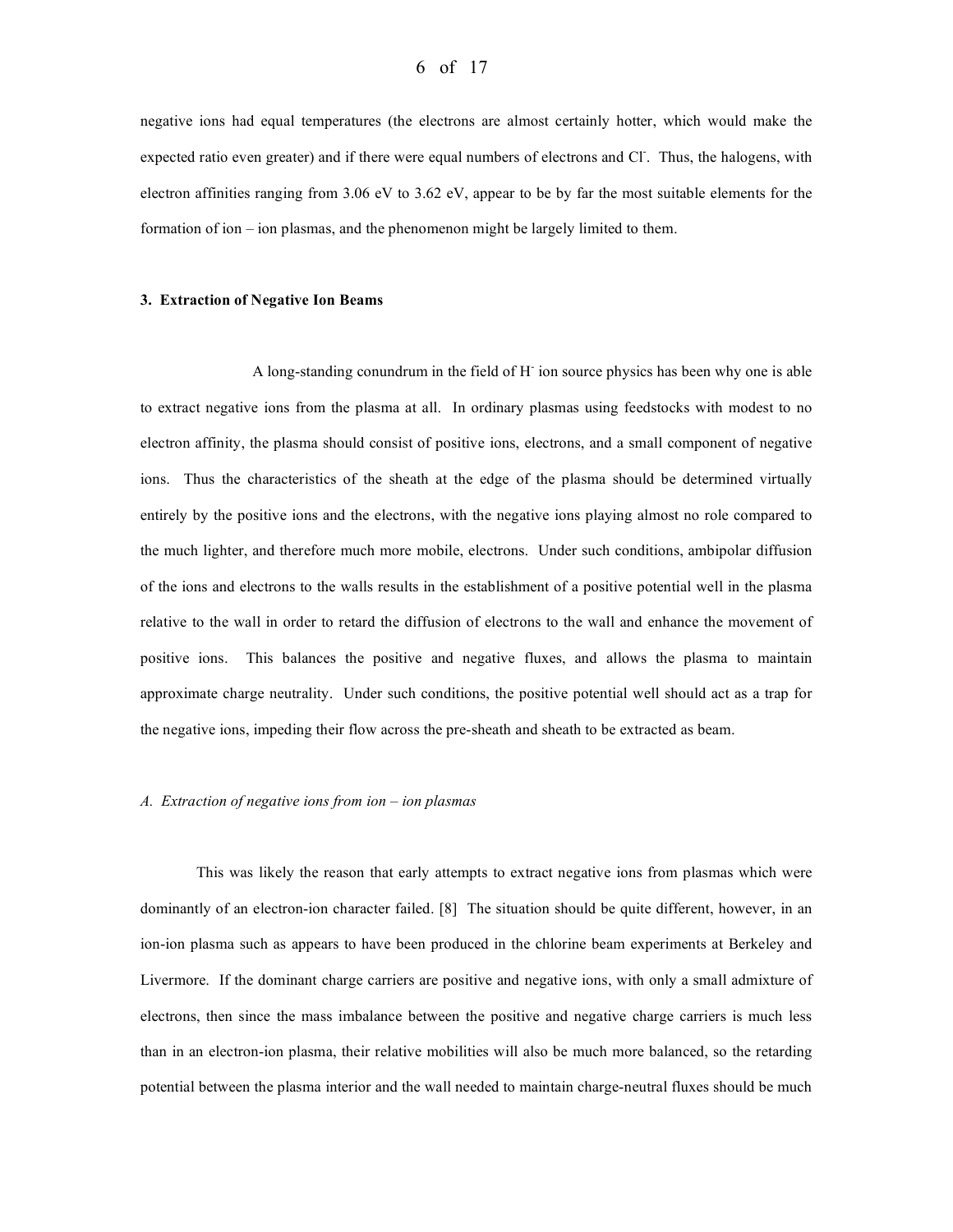less than in an electron – ion plasma. In a plasma made solely of a single halogen, as is the case in the chlorine beam experiments, the dominant positive and negative charge carriers have almost exactly the same mass (because about 18% of the positive chlorine ions were  $Cl_2^{\dagger}$ , whereas the negative chlorine was 99.5% atomic, the average mass of the positive chlorine ions in these experiments was slightly greater than the average mass of the negative chlorine ions). Thus, the retarding potential required to maintain charge neutral wall fluxes should be small, but still non-zero, due to the influence of the small minority of electrons. As a result, the potential well trapping the negative ions within the plasma should be shallow, and it should be almost as easy to extract negative ions as it is to pull out positive ions.

In practice, there does not seem to have ever existed a clear definition of the delineation between an electron – ion plasma and an ion – ion plasma, but it would seem appropriate to call a plasma an electron – ion plasma if its edge dynamics, and therefore the edge potential gradient, are dominated by the mobilities of its positive ion and electron components, and, conversely, to call a plasma an ion – ion plasma if its edge dynamics and the resulting potential gradient, are dominated by its positive and negative ion components. Such a definition would seem to be in harmony with past practices, in which transient ion – ion plasma conditions were deemed to have been produced in afterglow plasmas after the termination of the power driving the discharge. [9] After the driving power was stopped, the rapid diffusion of the remaining light electrons to the wall left behind the heavier positive and negative ions. This in turn led to a sudden rush of the negative ions to the wall after the collapse of the positive potential well that had arisen from the dominant effect of electrons upon the ambipolar diffusion retarding potential. This sort of very-short-lived transient ion – ion plasma condition could arise in the afterglow of discharges even if their component feedstocks were not strongly electronegative (such as oxygen), or were only partly composed of strongly electronegative halogens. This was because the supply of new electrons had been terminated in these afterglow plasmas, so the evolution of the decaying plasma was driven by the relative velocities of the species, along with the fact that low energy electrons could also be captured by diatomic molecules, in turn forming negative ions by dissociative attachment.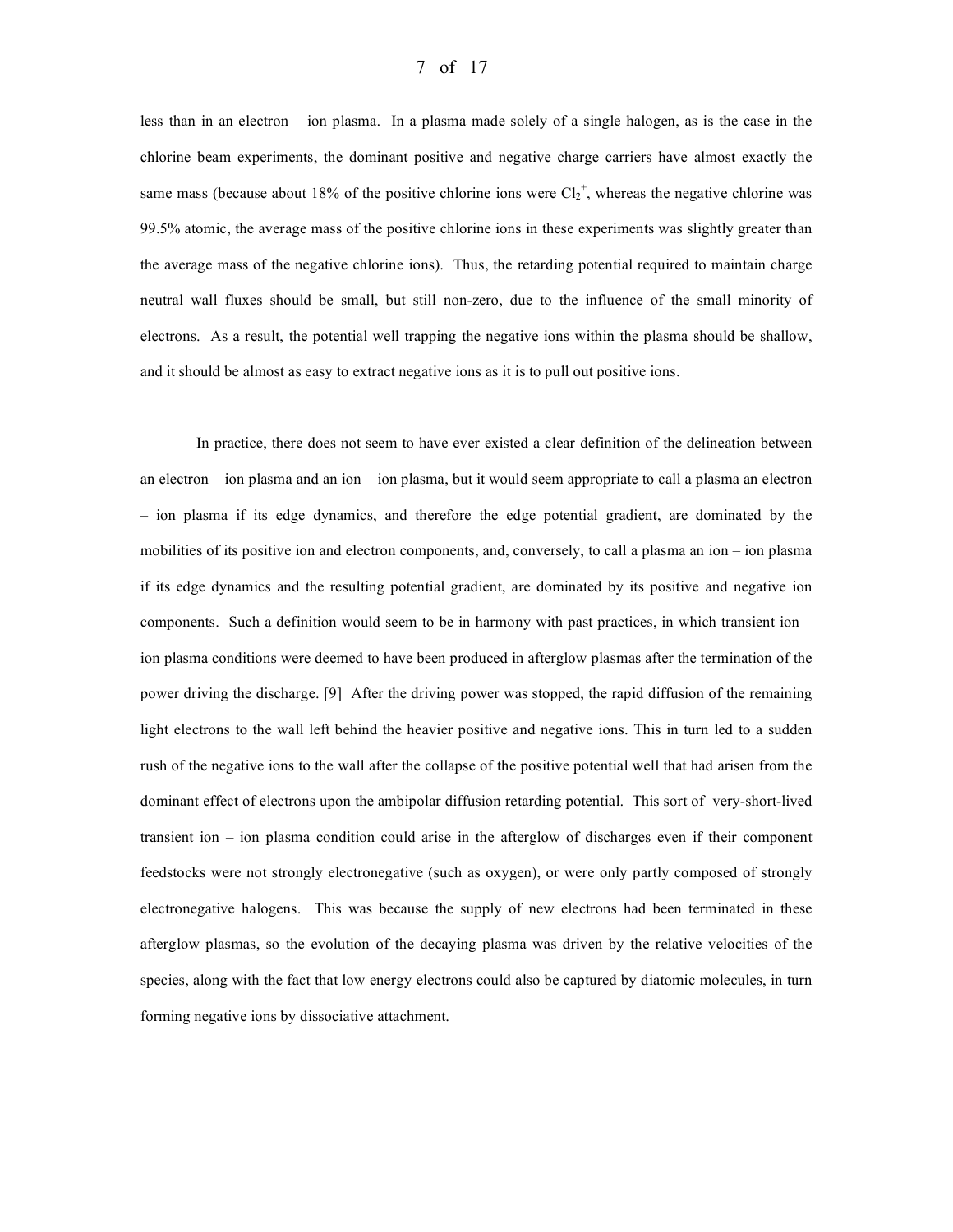In the case of the chlorine beam experiments conducted at Berkeley and Livermore, the beams were extracted during the powered phase of the discharge, and the multiple lines of evidence supporting the existence of ion – ion plasma conditions were characteristic of the steady phase of the discharge. While these discharges were, for reasons of cooling and power supply capabilities, limited in duration to milliseconds, the power flow through them was in equilibrium during the beam extraction periods. In these discharges, the quasineutrality condition would imply that the negative ion density could not, on average, exceed the positive ion density, and moreover, since some electrons must always be present to produce negative ions through dissociative attachment, the negative ion density can never quite equal that of the positive ions.

The stripping losses of Cl in the relatively dense column of gas flowing out of the ion source through the extractor/accelerator would be greater than or the same order of magnitude as [10] the losses of Cl<sup>+</sup> by charge exchange reactions. Accordingly, the fact that the Cl<sup>-</sup> current measured at a Faraday cup was nearly as much as the positive chlorine current at the same discharge conditions (90% in the case of the Livermore experiments) suggests that these plasmas offered little if any impediment to extraction of negative ions, and thus that there was little if any positive potential well to trap the negative ions within the extraction region plasma. The lack of an impeding electric potential in the extraction region is further evidenced by the behavior of the extracted Cl<sup>-</sup> current when the plasma grid was biased positive relative to the plasma. Applying a positive bias of up to 40 volts (the limit of the supply) did not increase the extracted Cl appreciably. By contrast, applying a 15 volt positive bias in the same ion source when operating with an oxygen discharge produced a  $20\%$  increase in the extracted O current, and applying a positive bias of a few volts to the extraction grids of conceptually similar tandem H- sources can augment the extracted H- current by a factor of two. This trend strongly suggests that the retarding potential inhibiting negative ion extraction was less in the discharges made from oxygen, with an electron affinity of 1.46 eV, than in discharges made from hydrogen, with an electron affinity of 0.75 eV, and that the retarding potential was more or less absent in the discharges made from chlorine, with an electron affinity of 3.62 eV.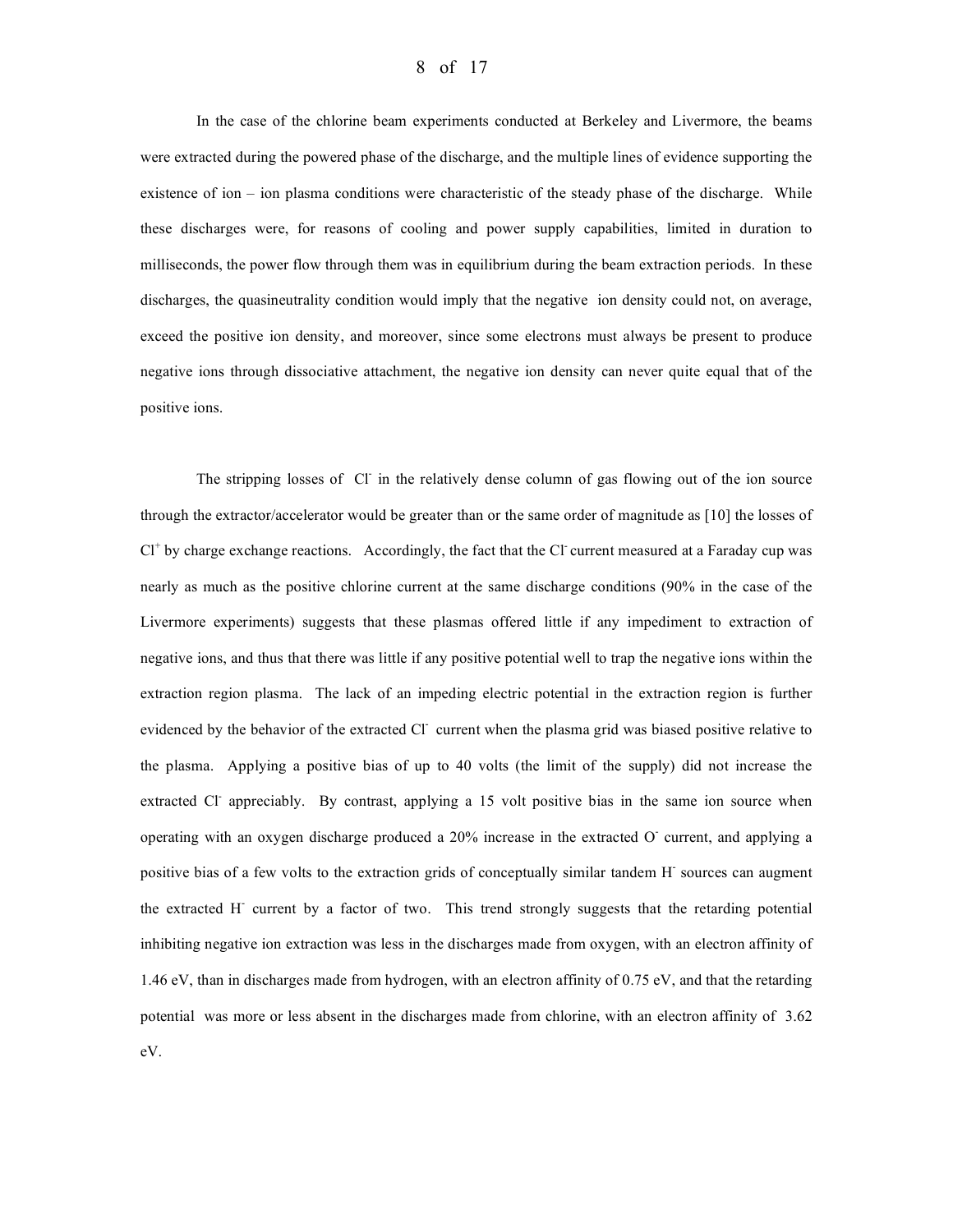## *B. Negative ion extraction from electron – ion plasmas*

Thus, it appears that the absence, or near-absence, of an ambipolar-diffusion-driven positive potential well to trap negative ions can explain the ease of extraction of negative ions from ion – ion plasmas. However, most driven plasmas (ones that are not in the afterglow phase) are not ion – ion plasmas, particularly the hydrogen isotope discharges from which H- or D- are commonly extracted to form beams that are subsequently neutralized and used to heat and drive current in magnetically confined nuclear fusion experiments. How is it that some portion of the negative ions in these dominantly electron – ion plasmas formed from a relatively weakly electronegative gas can be extracted from what should be a confining positive electrostatic potential well?

It is likely that the answer is probably due to at least two mechanisms. The first is perhaps yet another example of serendipity in the pursuit of negative ion beams. All of the high current H- and D- ion sources in use for magnetic fusion incorporate some form of magnetic filter field to protect the plasma near the extraction plane from the destructive effects of the high energy primary electrons in the driver plasma, since these high energy electrons destroy negative hydrogen ions. However, because these magnetic filters are located near the extraction region, and indeed, in one configuration arise from an electric current flowing along the extraction grid, the filter field actually pervades the entire region of plasma near the extraction grid. The dominant component of these filter fields is parallel to the plasma grid from which the beam is extracted, so that charged particles moving towards the extraction plane have to cross the magnetic field. The line averaged magnetic thickness of these filter fields across their spatial extent of several cm is typically a few hundred gauss-cm or less, so the Larmor radii of the thermal electrons in the plasma will be appreciably smaller than the distance across the filter, while the Larmor radii of the much more massive ions will be larger than the filter width. Thus, the electrons will be magnetized, while the ions are, to a large extent, not. Because crossing the magnetic field lines impedes the flow of the electrons much more than it impedes the dominant positive ions and the minority negative ions, it has much the same effect as if it were increasing their mass to the extent that they drift towards the extraction plane. The magnetic filter field parallel to the extraction plane also adds a net drift of the thermal electrons along the direction parallel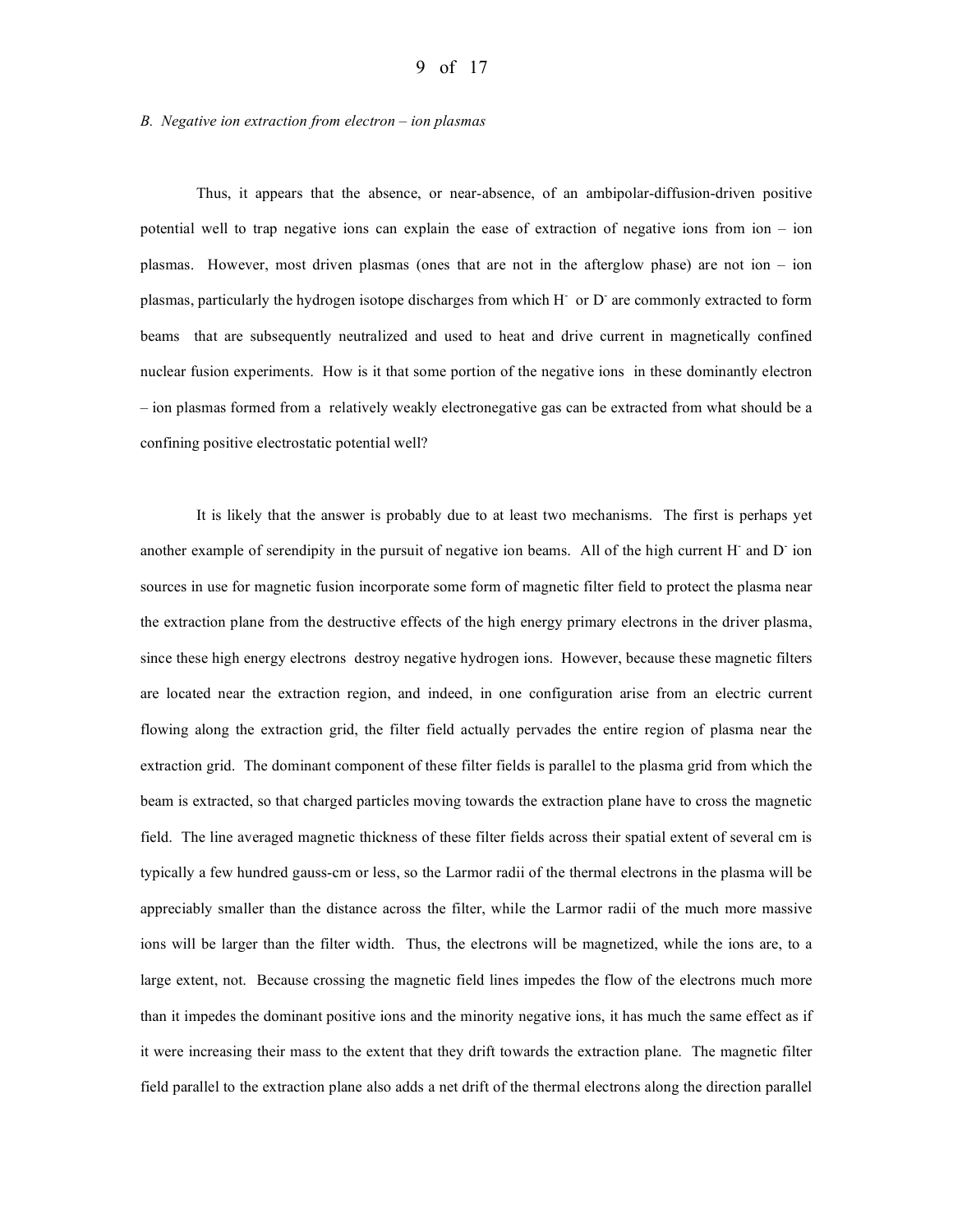to the extraction plane, rather than towards it. Thus, the magnetic filter field partly makes up for the mobility imbalance between ions and electrons, taking the place, to some extent, of the ambipolar diffusion retarding potential that normally impedes negative ion extraction from electron – ion plasmas.

The second mechanism that facilitates negative ion extraction from plasmas with dominantly electron – ion characteristics is the positive bias that is usually applied in negative hydrogen ion sources between the plasma grid from which the beam is extracted and the plasma. Biasing the grid positive relative to the plasma can counteract the effects of the ambipolar-diffusion-driven retarding potential, increasing the fraction of the negative hydrogen ions which can be extracted from the discharge.

#### *C. Reduced role of magnetic filters in negative ion extraction from ion – ion plasmas*

Since the ion sources used in the chlorine beam experiments at Berkeley and Livermore [5] incorporated magnetic filters, one might ask whether the low e/Cl ratios observed in these experiments might simply have been a manifestation of the magnetic filters, rather than a characteristic of an ion – ion plasma. That this was not the case is apparent from two observations in the ion source used at Berkeley. An oxygen discharge was run in this source with the same magnetic filter configuration as was used for the chlorine discharge. If the low e/Cl ratio of 7 were due primarily to the effects of the magnetic filter, then the e/O should have been even lower, since oxygen is lighter than chlorine. In fact, the e/O ratio at optimum conditions was much larger  $-300 -$  because O was less prominent in the oxygen plasma than was Cl in the chlorine plasma, leaving room in charge space for electrons. The second salient observation was that, when the position of the magnetic filter was varied relative to the extraction plane in the chlorine discharge, the minimum  $e/O$  ratio did not occur when the filter was closest to the extraction plane (1.1 cm) which would have maximized the magnetic field strength, and the suppression of electrons, at the extractor, and neither did it occur when the filter was farthest away (2.1 cm), which would have maximized the integrated magnetic filter thickness, but it instead occurred when the filter was at an intermediate distance (1.6 cm). Thus, while the magnetic filter is probably a fundamental factor in the extraction of substantial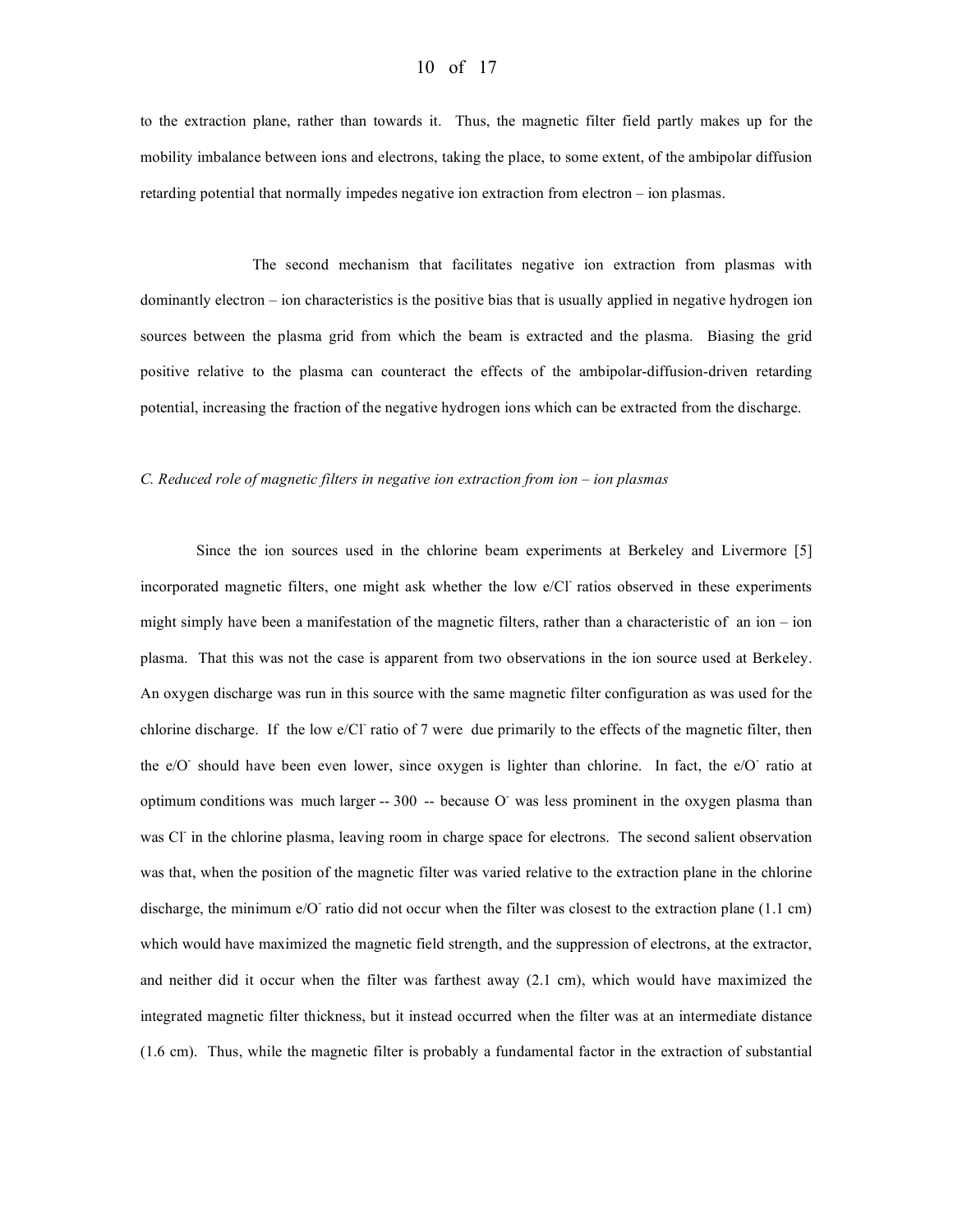current densities of negative ions from a dominantly electron – ion plasma, it seems to be of substantially less significance to the extraction of negative ions from ion – ion plasmas.

## **4. Halogen-assisted D- extraction from deuterium ion sources**

Since it appears that it is easier to extract negative ion beams from ion – ion plasmas than from dominantly electron – ion plasmas such as occur in the hydrogen ion sources used for heating and current drive in some present day magnetic fusion devices [11] and planned for the ITER tokamak [12], it is natural to ask whether the knowledge gained from the chlorine beam extraction experiments might perhaps have some application to improving the performance of negative hydrogen sources for the magnetic fusion energy program. These ion sources, although much larger than the sources used in the Berkeley and Livermore negative chlorine beam experiments, are similar in principle; they are tandem ion sources, with a magnetic filter separating the driver region from the extractor plasma region.

If only pure hydrogen or deuterium is fed into these sources, the amount of H or D which can be extracted is too low (about 2 -3 mA/cm<sup>2</sup>) to be useful for magnetic confinement fusion. The low yield is a consequence of the low (0.75 eV) electron affinity of hydrogen. As a result, the negative hydrogen ion sources used for magnetic fusion all feed cesium vapor into the discharge chambers. Cesium lowers the electron work function of surfaces, and substantially increases the yield of negative hydrogen ions, so that, for instance,  $10 - 13$  mA/cm<sup>2</sup> of D<sup>-</sup> can be reliably extracted and accelerated.

There are, however, disadvantages to using cesium in these ion sources. Cesium which drifts into the accelerator lowers the electron work function of the high voltage grids, with the result that they emit more secondary electrons when hit by beam ions, reducing the voltage holding capability of the accelerator. Metallic cesium is also easily inactivated within the source by conversion to an oxide or hydroxide through contact with oxygen or water vapor, both of which are very difficult to eliminate from large vacuum systems. This is especially true in a hydrogen ion source and accelerator, because almost all high voltage insulators that can be used in the accelerator column contain large amounts of oxygen. Atomic hydrogen,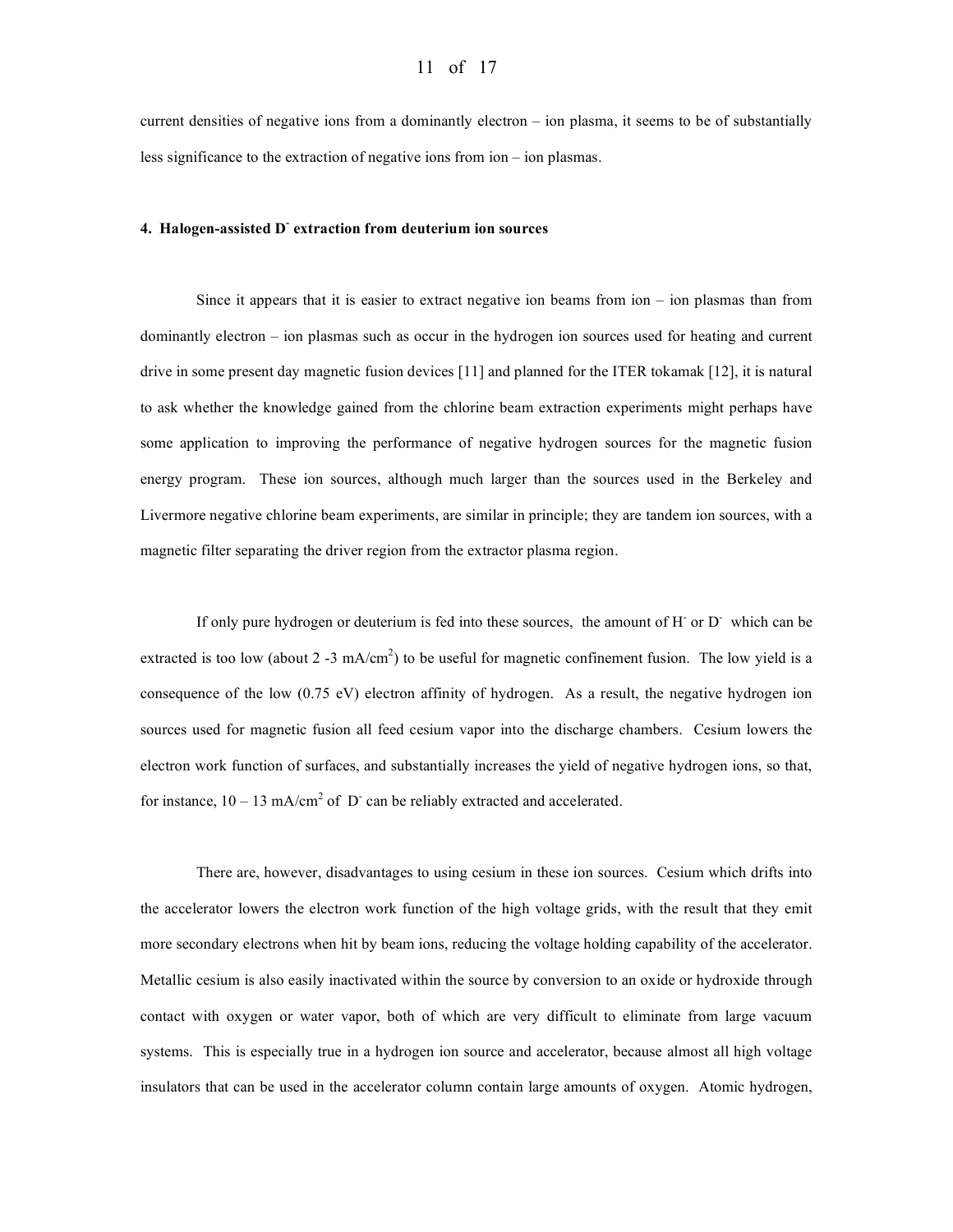which is produced in copious amounts in these ion sources, and to a lesser extent molecular hydrogen, can remove oxygen from the metal oxides that are the basis of many insulators, and this reduction reaction results in a perpetual supply of hydroxyl and water molecules. The severity of this problem is reduced, but probably not eliminated, by the fact that most of the hydrogen which reaches the high voltage insulators should be molecular rather than atomic by the time it contacts them.

Accordingly, it would be of substantial practical interest to investigate whether there might be an alternative way to increase the extractable negative ion current density from an H- or D- ion source. The negative hydrogen current density which can be extracted from an uncesiated tandem ion source is much smaller (two orders of magnitude) than the positive ion current density which can be extracted. While it is possible that this represents all the negative ions available to extract, it might also be the case that the ambipolar-diffusion-driven positive potential well which traps the negative ions is not very well compensated by the drag on the electrons from the filter field and the applied bias of the plasma grid. Since it appears, as discussed above, that in ion – ion plasmas it is possible to easily extract essentially all of the available negative ion current density, it would be appropriate to try to alter the negative charge carrier composition in a hydrogen ion source to give it more of an ion – ion plasma character.

Changing the characteristics of a hydrogen discharge from those of an electron – ion plasma to those of an ion – ion plasma might be attempted by adding a halogen to the discharge. With electron affinities of  $3.06$  eV –  $3.62$  eV, halogens will form negative ions much more readily than does hydrogen with an electron affinity of 0.75 eV. Thus, in order to minimize the negative halogen current which will be co-extracted with the H or D, one should minimize the mobility of the halogen ion relative to a hydrogen ion by picking a heavy halogen. Iodine would appear the most appropriate. If I and D have about the same temperature in the discharge, then the extracted D<sup>-</sup>/I<sup>-</sup> current density ratio should be roughly the inverse of the square root of their masses if the I and D are at equal densities in the plasma. Since the mass of iodine is 131, while D is 2, this ratio would be about 7.8 under conditions of equal temperature and density. However, achieving any benefit from this technique requires that a large fraction of the electrons within the extractor plasma be displaced by negative ions. Thus, there will probably need to be several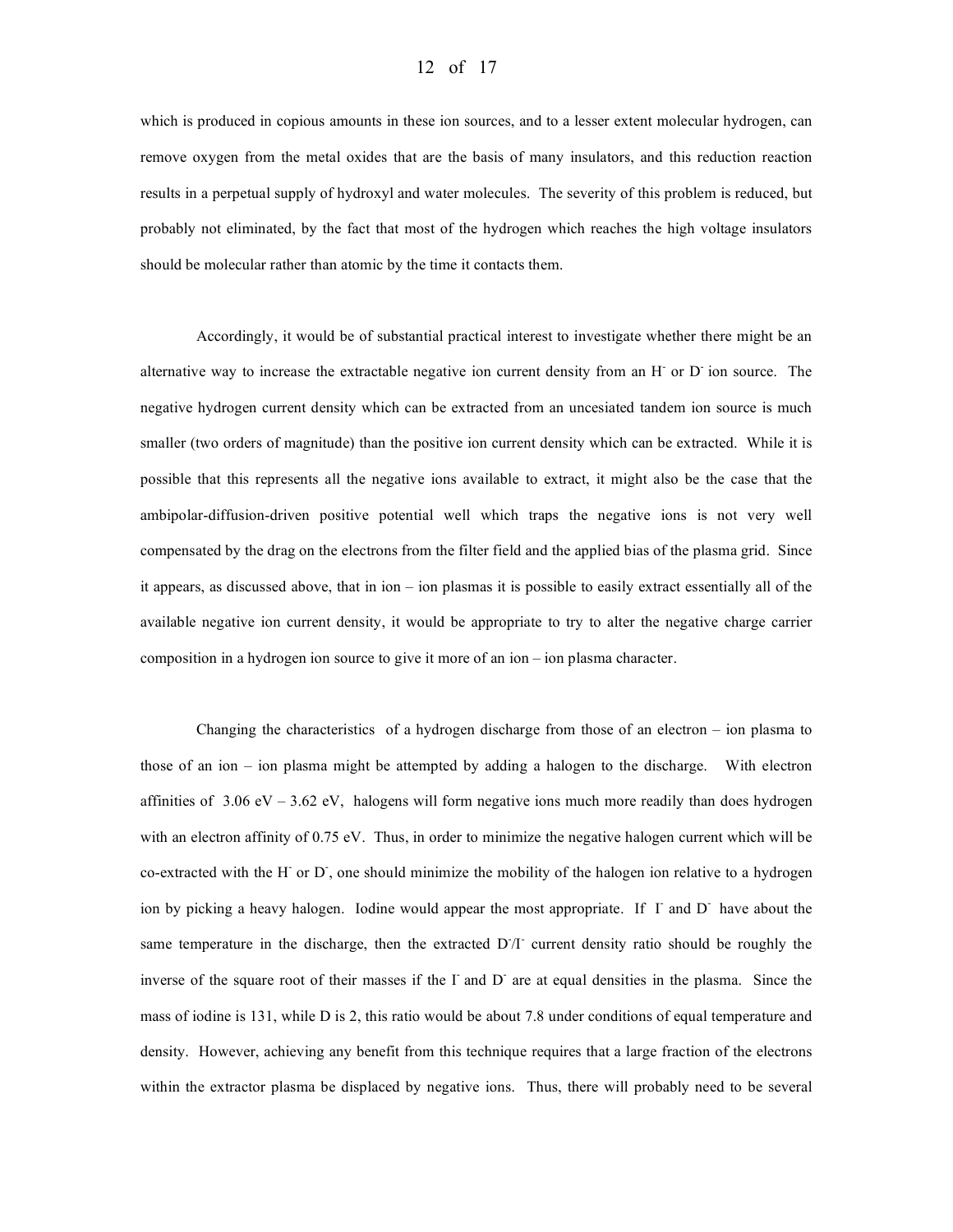times more I ions in the extractor plasma than there are D ions, resulting in a co-extracted I current that is comparable to or larger than the D<sup>-</sup> current.

This would clearly be wildly impractical if the combined beam were sent through the whole accelerator, as it would decrease the electrical efficiency by the I/D ratio, which no practical system could tolerate, and it would result in a heavily contaminated beam. However, it should be practical to use magnetic fields to dump the I on the extractor grid, much as the co-extracted electrons are dumped on the extractor grid by permanent magnets implanted in the extractor grids of the large  $H^-$  and  $D^-$  ion sources presently used in magnetic fusion experiments. The accelerator would need to be inclined at a slight angle relative to the extraction plane of the plasma so that the D would continue while the I would be stopped. Since the extraction stage energy is usually low compared to the total acceleration energy  $(5 - 6 \text{ keV}$  for the extractor, compared to 370 keV to 1000 keV for the full acceleration potential), the decrease in the accelerator electrical efficiency would be small  $(0.5 - 1.6 \%)$ , and the effect on the overall beam system efficiency would be even smaller, since there are other power inputs besides the accelerator supply.

While it might be possible that this approach, if it should turn out to be useful, could be employed in cesiated negative hydrogen sources, it would be easier to try initially in an uncesiated source. This is because a halogen and an alkali can combine to form a salt, such as cesium iodide, so they might inactivate each other. If the rate of salt formation within the discharge chamber environment were slow enough, then the cesium and the iodide might co-exist, allowing the possibility of enchanced D- beam extraction from the higher D<sup>-</sup> densities possible in a cesiated ion source.

However, it would be fairly easy to try adding iodine vapor to an uncesiated hydrogen discharge (using the same sort of oven system which is presently used to inject cesium vapor), and then measure whether there is a large increase in the H<sup>-</sup> current density which can be extracted. If there is even a moderate increase in the extracted H<sup>-</sup> current density, this would be of basic sheath physics interest, but if there is a large increase, it might be exploitable in large negative hydrogen neutral beam systems for ITER and other large fusion devices.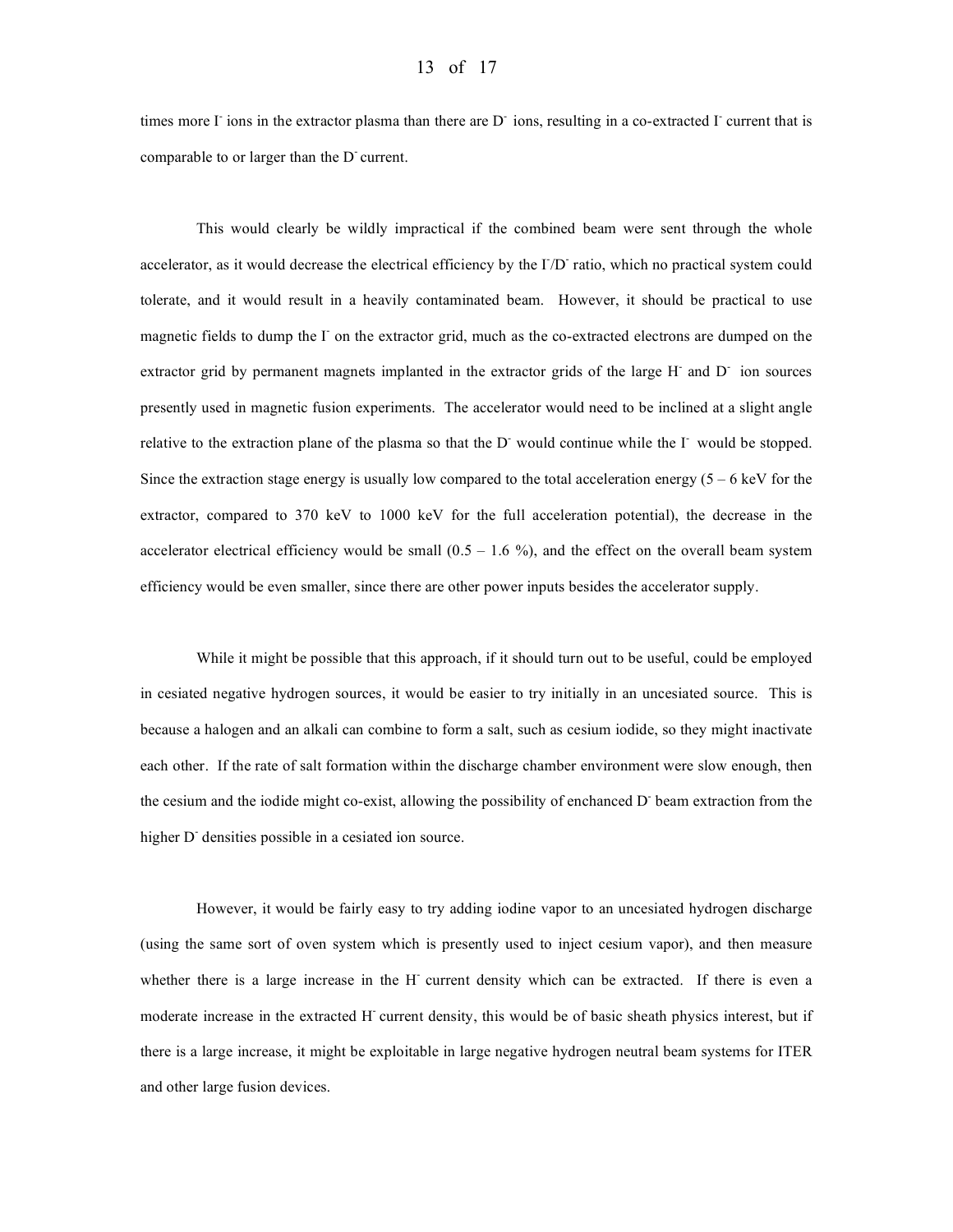As a practical matter, it would be even easier to add chlorine to an uncesiated hydrogen discharge, since chlorine is a gas at room temperature. Thus, a good first experiment would be adding chlorine to an H<sup>-</sup> ion source to see whether the extracted current density of H<sup>-</sup> is significantly enhanced. If it is, then an oven for iodine vapor injection could be added.

#### **5. Ion – ion plasmas in the warm dense matter regime**

Previously, we have suggested that it should be possible to extend the halogen ion – ion plasmas studied in the recent negative chlorine beam experiments into the warm dense matter regime by heating a (cooled) iodine or bromine foil with a short high power burst of heavy ions or laser light, producing a transient ion – ion plasma at much higher density than is obtainable in ion sources. While this should be of intrinsic scientific interest, it will, however, be harder to diagnose than the ion – ion plasmas produced in the chlorine beam experiments. This is in part because measurements on the beams of extracted positive ions, negative ions, and electrons provided insight into the plasma characteristics, and this diagnostic technique will not be available for the study of transient foil plasmas. An additional complication is that the tiny transient ion - ion plasmas produced from a foil will probably be surrounded by ordinary electron ion plasma, which is likely to contaminate the results obtained by measurements of electrical or dielectric properties of the ion – ion plasmas.

Thus, since understanding how best to do experiments with  $\text{ion} - \text{ion}$  plasmas is likely to require some learning, it would be helpful to start with a target which is easier to fabricate and store than is an iodine or bromine foil, but which still contains large amounts of halogens. To this end, it might be good to start with a thin layer of salt deposited on a substrate of carbon or gold, two fairly standard substrates, which also happen to be somewhat electronegative (although less so than halogens). While sodium chloride should be suitable, potassium chloride would have the advantage of constituents which are approximately the same mass during the first few nanoseconds of the expansion before the salt cloud is thoroughly mixed with the substrate cloud. A salt should be a suitable precursor for an ion – ion plasma,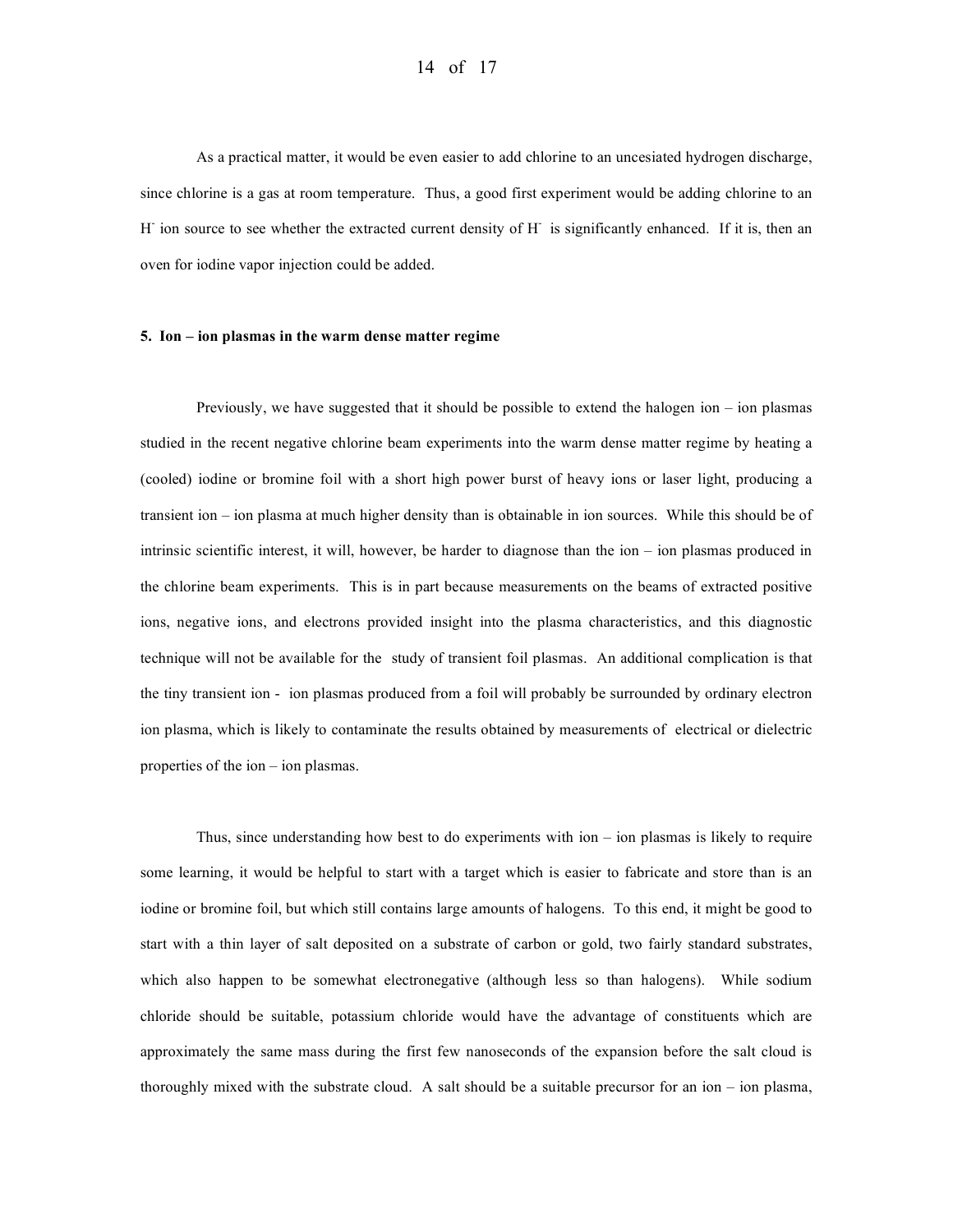since half of its constituent atoms are halogens, and when used as an electrolyte in solution, a salt forms an analogue to an ion – ion plasma.

#### **6. Summary**

The experiments conducted so far to validate negative halogen beams as potential driver beams for inertial confinement fusion were successful in this goal. However, they also produced an interesting physical regime, ion – ion plasmas, and a novel way of inferring some its properties by measurements upon extracted beams of the different plasma components. Further experiments could provide valuable additional insights into ion – ion plasmas, ion – ion sheaths, and whether it might be possible to extract very low temperature beams of positive or negative ions to produce small focal spots for applications in heavy ion fusion, ion lithography, or production of warm dense matter. Adding a heavy halogen such as iodine to a tandem H- ion source could test whether, by altering the ambipolar-diffusion-driven potential well for negative ions, more of the available H might be extractable. This should be fairly easy to test in an uncesiated H- ion source, and if successful there, it might also be possible to use halogen-enhanced extraction of D<sup>-</sup> in a cesiated source.

## **Acknowledgements**

It is a pleasure to acknowledge informative conversations with Professor Ron Davidson and Dr. Igor Kaganovich. This work was supported by U. S. DOE contract AC02-CH03073 and U. S. DOE contract DE-AC-76SF0098.

## **References**

- [1] L. R. Grisham, Nuclear Instruments and Methods in Physics Research A, 464. (2001) 315-320.
- [2] L. R. Grisham, Fusion Science and Technology**,** 43, (2003) 191-199.
- [3] L. R. Grisham, J. W. Kwan, S. K. Hahto, S. T. Hahto, K. N. Leung, G. Westenskow, Review of Scientific Instruments, 77, no. 3, (2006) 03A501-507.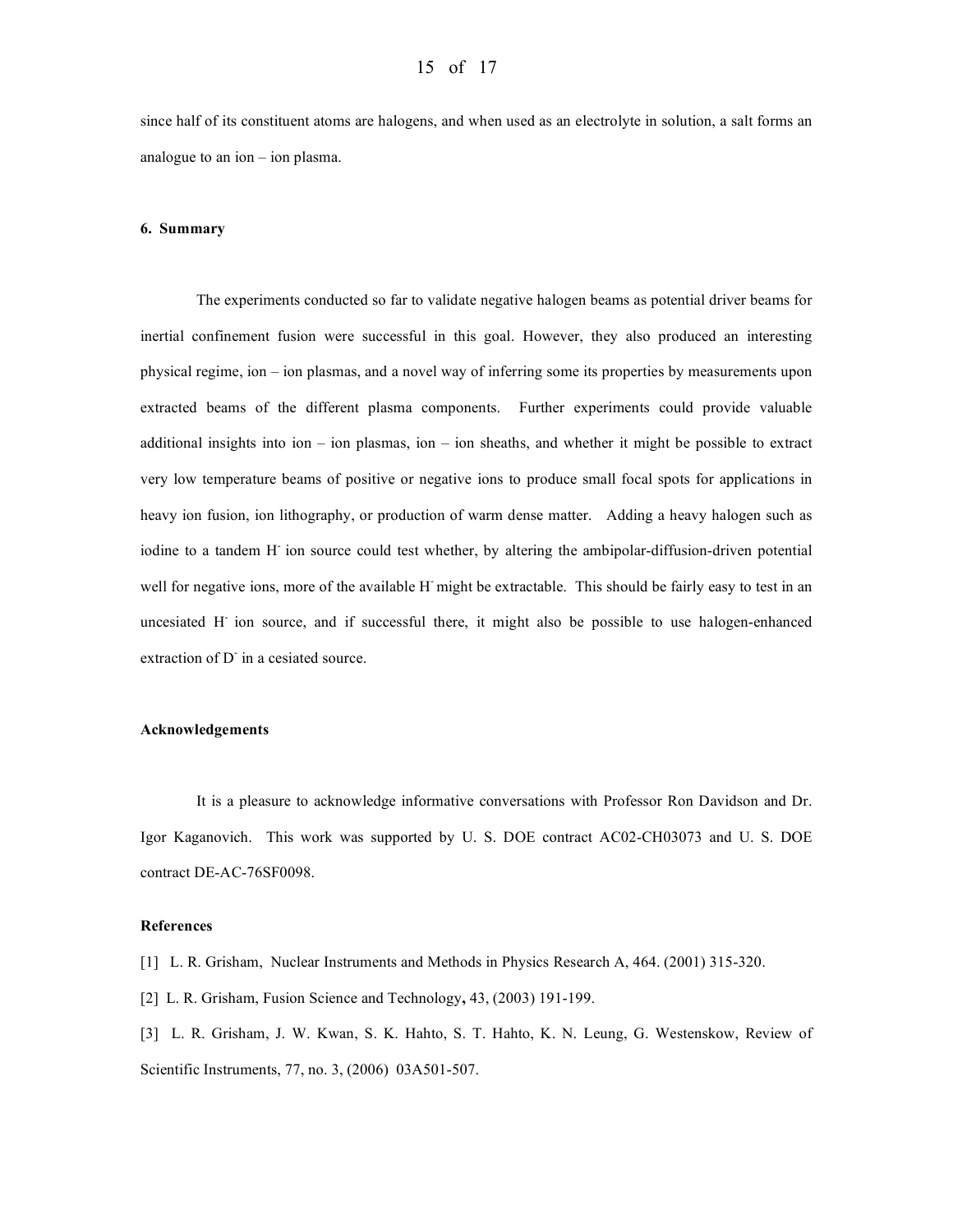[4] L. R. Grisham, S. K. Hahto, S. T. Hahto, J. W. Kwan, K. N. Leung, Nuclear Instruments and Methods in Physics Research Sec. A, 544, issues 1-2, (2005) 216-224.

[5] L. R. Grisham, J. W. Kwan, G. Westenskow, Nuclear Instruments and Methods in Physics Research A*,* 577, issues 1-2, (2007) 267-274.

[6] I. D. Kaganovich, Physics of Plasmas*,* 8, no. 5, (2001)2540-2548.

[7] M. Bacal, H. J. Doucet, IEEE Transactions on Plasma Sciences PS-1, no. 3, (1973)91-99.

[8] P. D. Edgley, A. von Engel, Proceedings of the Royal Society of London, A 370, (1980) 375-387, 1980.

[9] I. D. Kaganovtch, B. N. Ramamurthi, Demetre J. Economou, Applied Physics Letters 76, no. 20, (2000) 2844-2846.

[10] Sant'Anna et al., Plasma Physics and Controlled Fusion 46 (2004) 1009 - 1013.

[11] L. R. Grisham, IEEE Transactions on Plasma Science 33, issue 6, (2005)1814-1831.

[12] R. S. Hemsworth, J.-H. Feist, M. Hanada, B. Heinemann, T. Inoue, *et al.*, Review of Scientific Instruments 67, no. 3, (1996) 1120-1125.

#### **Figure Captions**

[1] Schematic of the ion source built for the Livermore experiments of reference 5. As in other tandem Hsources, the filter magnets shield the extractor region plasma from high energy electrons in the driver plasma where the RF antenna resides. The deflector magnets separate the electrons from the negative ion beam. Used with permission from L. R. Grisham, Review of Scientific Instruments, 77, 03A501 (2006). Copyright 2006, American Institute of Physics.